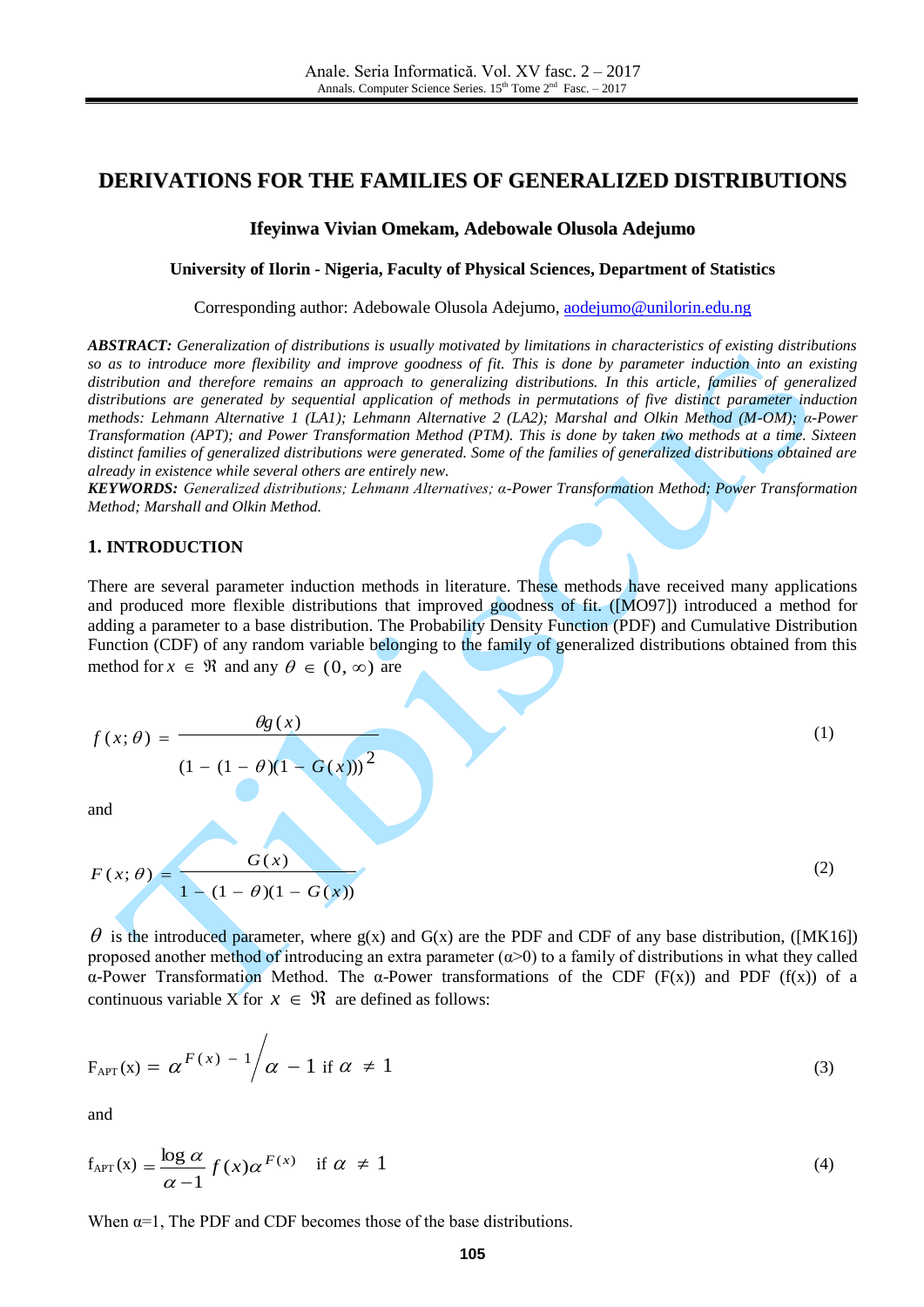([TN15]) discussed Lehmann Alternatives as ways of obtaining Exponentiated families of distributions with additional parameter (a>0). For any baseline distribution having PDF ( $g(z)$ ) and CDF ( $G(z)$ ), Lehmann Alternative 1 has the following PDF and CDF,

$$
f(z) = ag(z)G(z)^{a}
$$
\n<sup>(5)</sup>

and

$$
F(z) = G(z)^{a}
$$

Whereas the PDF and CDF obtained using Lehmann Alternative 2 are

$$
f(z) = ag(z)[1-G(z)]^{\mathrm{a}}
$$

and

$$
F(z) = 1 - [1 - G(z)]^a
$$

([GK09]) gave different interpretations to these exponentiated families of distributions and also discussed the Power Transformation method of parameter induction. Suppose X is random variable, then for an additional parameter ( $\alpha > 0$ ), consider a new random variable Y such that  $Y = X^{1/\alpha}$ , then the corresponding function PDF and CDF satisfy the following;

$$
f(y) = \alpha x^{\alpha-1} f(x^{\alpha})
$$

and

$$
F(y) = F(x^{\alpha})
$$

Other parameter induction methods and applications can be found in ([GK09]), ([LFA13]), and ([TN15]). This article generates families of generalized distributions with two additional parameters. Methods can be used similarly to obtain generalized distributions introducing more than two parameters. In the next section, we obtain and present some functions of derived families of generalized distributions while conclusion is done in section 3.

## **2. FAMILIES OF GENERALIZED DISTRIBUTIONS AND THEIR FUNCTIONS**

Let  $X$  be a base random variable having the following functions;

Probability Density Function denoted by  $f(x)$ , Cumulative Distribution Function denoted by  $F(x)$ . If X is a lifetime random variable, then, the Survival Function (SF) is denoted by, the Hazard Function (HF) is denoted by  $h(x)$ , and the Reversed Hazard Function (RHF) is denoted by  $r(x)$ .

Let Y be a continuous random variable obtained by introducing a parameter  $(c>0)$  to the base random variable X, and let Z be another continuous variable belonging to a family of generalized distribution obtained by introducing another parameter $(t>0)$  to Y.

Then to generate families of generalized distributions introducing two parameters, we first obtain permutations of five distinct parameter induction methods (those reviewed) taken two methods at a time. The methods in each permutation are then applied sequentially to obtain a family of generalized distributions. Below are the families obtained and some of their statistical functions.

**Permutation 1**: LA1, LA2

Applying LA1 first and then LA2, **Family 1**:

$$
f_{Z}(x) = ct(F(x))^{c-1} f(x)(1 - F(x)^{c})^{t-1}
$$

 $\alpha$  (7)

 $(8)$ 

(6)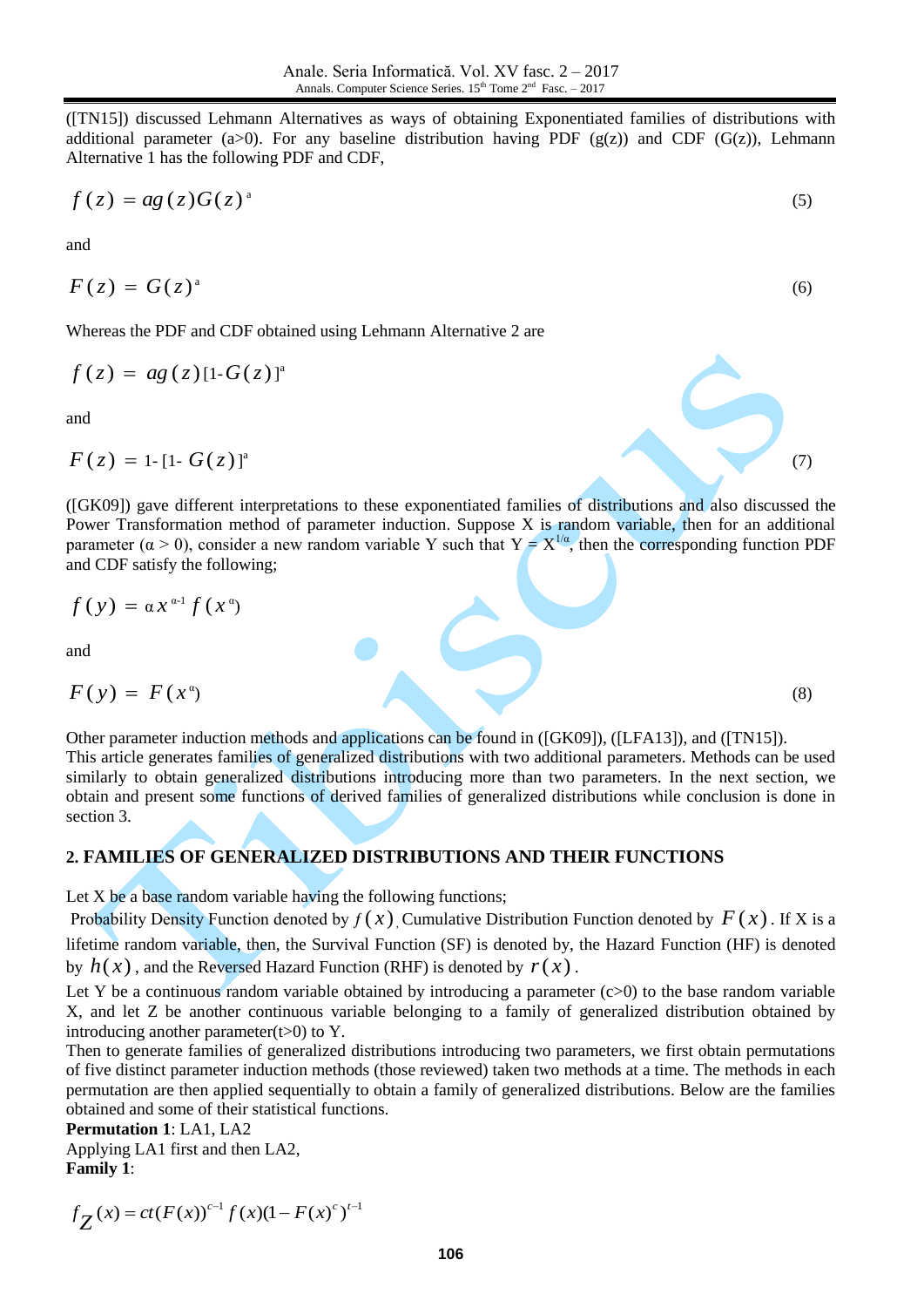$$
F_{Z}(x) = 1 - (1 - (F(x))^{c})^{t}
$$
\n
$$
F_{Z}(x) = (1 - (F(x))^{c-1}f(x)(1 - (F(x))^{c})^{t}
$$
\n
$$
h_{Z}(x) = ct(F(x))^{c-1}f(x)(1 - (F(x))^{c})^{t-1}
$$
\n
$$
r_{Z}(x) = \frac{ct(F(x))^{c-1}f(x)(1 - (F(x))^{c})^{t-1}}{1 - (1 - (F(x))^{c})^{t}}
$$
\nPermutation 2: LA2, LA1  
\nApplying LA2 first and then LA1;  
\nFamily 2:  
\n
$$
f_{Z}(x) = ct(F(x))^{c-1}f(x)(1 - (F(x))^{c})^{t-1}
$$
\n
$$
F_{Z}(x) = 1 - (1 - (F(x))^{c})^{t}
$$
\n
$$
h_{Z}(x) = \frac{ct(F(x))^{c-1}f(x)(1 - (F(x))^{c})^{t-1}}{1 - (1 - (F(x))^{c})^{t}}
$$
\nPermutation 3: LA2, PTM  
\nApply 1.4.2 first and then PTM  
\nApply 3:  
\n
$$
f_{Z}(x) = ctx^{t-1}f(x^{t})(F(x^{t}))^{c-1}
$$
\n
$$
F_{Z}(x) = 1 - (F(x^{t}))^{c} \cdot \overline{F}_{Z}(x) = (F(x^{t}))^{c}
$$
\n
$$
h_{Z}(x) = ctx^{t-1}f(x^{t})(F(x^{t}))^{-1}
$$
\n
$$
r_{Z}(y) = ctx^{t-1}f(x^{t})(F(x^{t}))^{-1}
$$
\n
$$
r_{Z}(y) = ctx^{t-1}f(x^{t})(F(x^{t}))^{-1}
$$
\nPermutation 4: PTM, LA2  
\nApply PTM first and then LA2  
\nFamily 4:  
\n
$$
f_{Z}(x) = ctx^{c-1}f(x^{c})(F(x^{c}))^{t-1}
$$
\n
$$
r_{Z}(x) = 1 - (F(x^{c}))^{t} \cdot \overline{F}_{Z}(x) = (F(x^{c}))^{t}
$$
\n
$$
F_{Z}(x) = 1 - (F(x^{c})^{t})^{t} \cdot \overline{F}_{Z}(x) = (F(x^{c}))^{t}
$$
\n(12)

$$
h_{Z}(x) = ctx^{c-1} f(x^{c})(1 - F(x^{c}))^{-1}
$$
  

$$
r_{Z}(x) = ctx^{c-1} f(x^{c})(1 - F(x^{c}))^{t-1}(1 - (1 - F(x^{c}))^{t})^{-1}
$$

From equations in (11) and those in (12) it is observed that PTM and LA2 are commutative. **Permutation 5**: LA2, APT Apply LA2 first and then APT **Family 5**: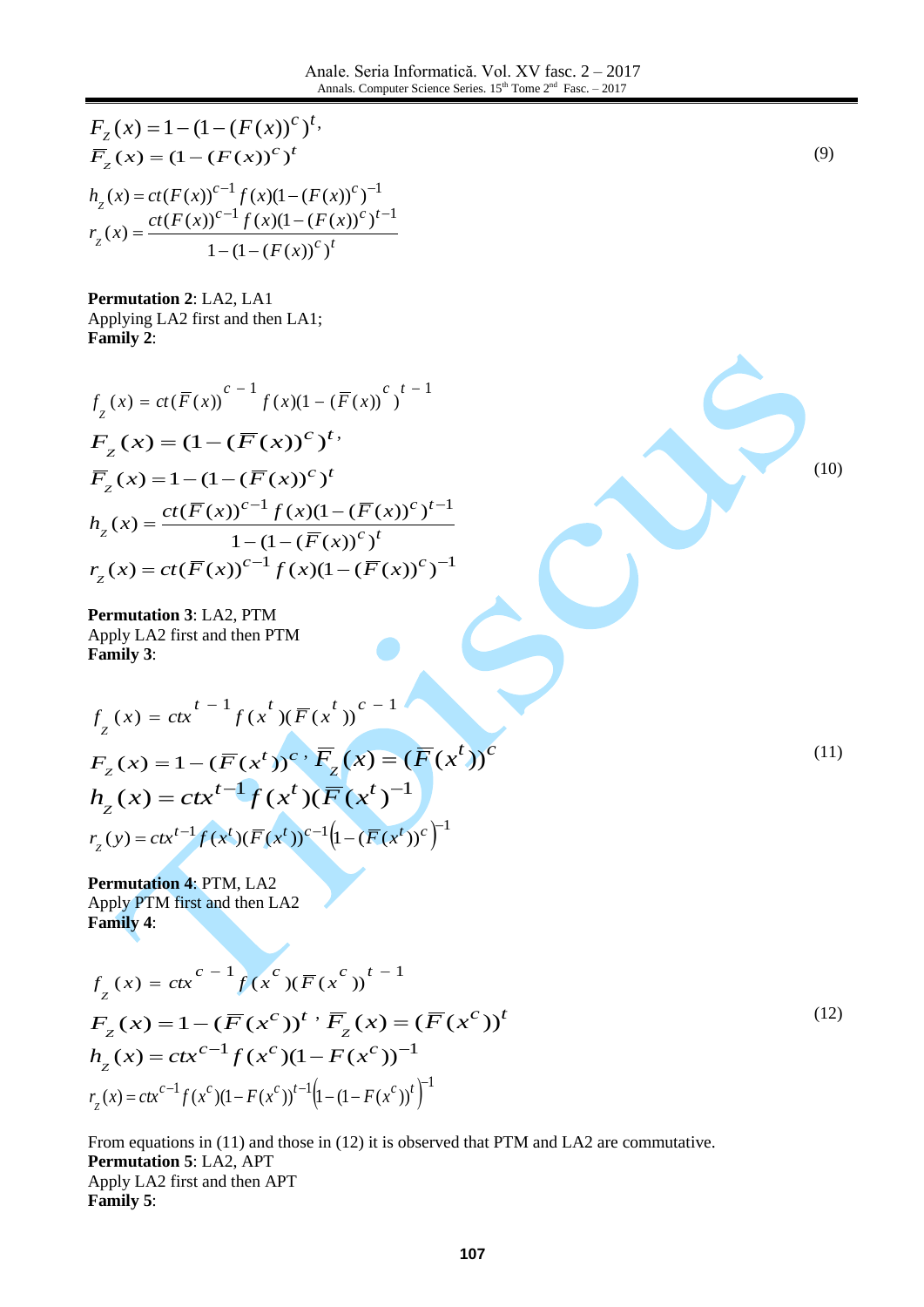Anale. Seria Informatică. Vol. XV fasc. 2 – 2017 Annals. Computer Science Series.  $15<sup>th</sup>$  Tome  $2<sup>nd</sup>$  Fasc. – 2017

$$
f_{z}(x) = \begin{cases} \frac{\log t}{t-1} c[\overline{F}(x)]^{c-1} f(x) t^{1-[\overline{F}(x)]^{c}} \\ c[\overline{F}(x)]^{c-1} f(x), when (t = 1) \end{cases}
$$
  
\n
$$
\overline{F}_{z}(x) = \begin{cases} t - t^{1-[\overline{F}(x)]^{c}} / t - 1 \\ [\overline{F}(x)]^{c}, when (t = 1) \end{cases}
$$
  
\n
$$
F_{z}(x) = \begin{cases} t^{1-[\overline{F}(x)]^{c}} - 1/t - 1 \\ 1 - [\overline{F}(x)]^{c}, when (t = 1) \end{cases}
$$
  
\n
$$
h_{z}(x) = \begin{cases} c \log(t) [\overline{F}(x)]^{c-1} f(x) t^{1-[\overline{F}(x)]^{c}} / t - t^{1-[\overline{F}(x)]^{c}} \\ cf(x) [\overline{F}(x)]^{-1}, when (t = 1) \end{cases}
$$
  
\n
$$
r_{z}(x) = \begin{cases} c \log(t) [\overline{F}(x)]^{c-1} f(x) t^{1-[\overline{F}(x)]^{c}} / t^{1-[\overline{F}(x)]^{c}} - 1 \\ cf(x) [\overline{F}(x)]^{c-1} [1 - (\overline{F}(x))^{c}]^{-1}, when (t = 1) \end{cases}
$$
  
\n
$$
P_{z}(x) = \begin{cases} c \log(t) [\overline{F}(x)]^{c-1} [1 - (\overline{F}(x))^{c}]^{-1}, when (t = 1) \end{cases}
$$

**Permutation 6**: APT, LA2 Apply APT first and then LA2 **Family 6**:

$$
f_{z}(x) = \begin{cases} t(c - c^{F(x)}/c - 1)^{t-1} (\log c/c - 1) f(x) c^{F(x)} \\ t(\overline{F}(x))^{t-1} f(x), \text{ when } (c = 1) \end{cases}
$$
  
\n
$$
F_{z}(x) = \begin{cases} 1 - (c - c^{F(x)}/c - 1)^{t} \\ 1 - [\overline{F}(x)]^{t}, \text{ when } (c \neq 1) \end{cases}
$$
  
\n
$$
\overline{F}_{z}(x) = \begin{cases} (c - c^{F(x)}/c - 1)^{t} \\ [\overline{F}(x)]^{t}, \text{ when } (t = 1) \end{cases}
$$
  
\n
$$
h_{z}(x) = \begin{cases} t(\log c/c - 1) f(x) c^{F(x)} (c - c^{F(x)}/c - 1)^{-1} \\ tf(x)[\overline{F}(x)]^{-1}, \text{ when } (c = 1) \end{cases}
$$
  
\n
$$
r_{z}(x) = \begin{cases} t(\log c/c - 1) f(x) c^{F(x)} (c - c^{F(x)}/c - 1)^{t-1} \\ tf(x)[\overline{F}(x)]^{t-1} [1 - [(\overline{F}(x))^{c}]^{t}]^{-1}, \text{ when } (c = 1) \end{cases}
$$
  
\n(14)

**Permutation 7**: M-OM, LA2 Apply M-OM first and then LA2 **Family 7**:

$$
f_{z}(x) = \frac{c^{t}t(\overline{F}(x))^{t-1} f(x)}{(1 - (1 - c)(1 - F(x)))^{t+1}}
$$
  
\n
$$
F_{z}(x) = 1 - \left(\frac{c\overline{F}(x)}{1 - (1 - c)(1 - F(x))}\right)^{t}
$$
  
\n
$$
\overline{F}_{z}(x) = \left(\frac{c\overline{F}(x)}{1 - (1 - c)(1 - F(x))}\right)^{t}
$$
  
\n
$$
h_{z}(x) = \frac{tf(x)}{(1 - (1 - c)(1 - F(x)))\overline{F}(x)} = \frac{th(x)}{1 - (1 - c)(1 - F(x))}
$$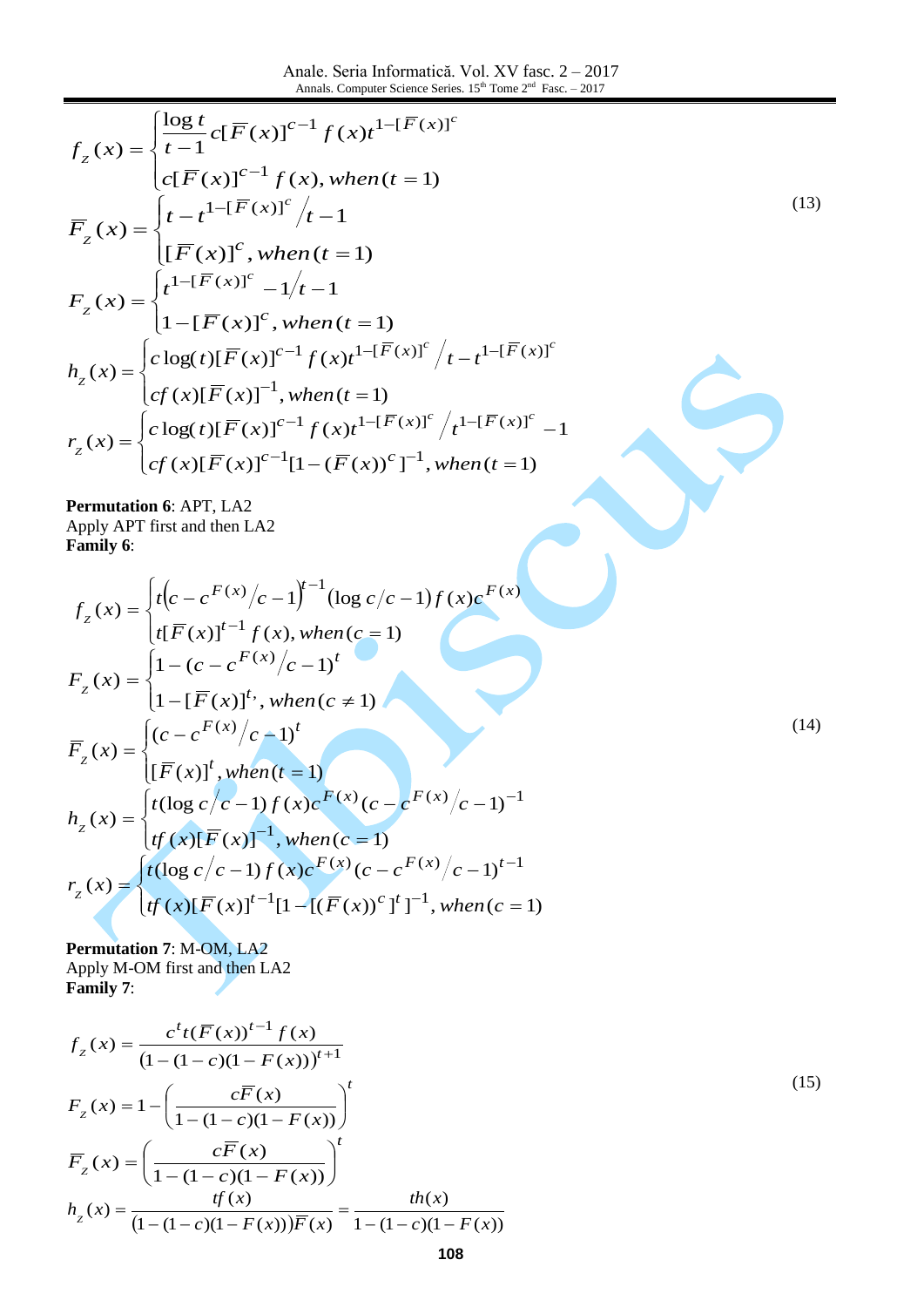$$
r_{Z}(x) = \frac{c^{t}t(\overline{F}(x))^{t-1} f(x)}{(1 - (1 - c)(1 - F(x)))\left(\left(1 - (1 - c)(1 - F(x))\right)^{t} - (t\overline{F}(x))^{t}\right)}
$$

**Permutation 8**: LA2, M-OM Apply LA2 first and then M-OM **Family 8**:

$$
f_{z}(x) = \frac{ct(\overline{F}(x))^{c-1} f(x)}{\left(1 - (\overline{F}(x))^{c} + t(\overline{F}(x))^{c}\right)^{2}} = \frac{ct(\overline{F}(x))^{c-1} f(x)}{\left(1 - (1 - t)(\overline{F}(x))^{c}\right)^{2}}
$$

$$
F_{z}(x) = \frac{1 - (\overline{F}(x))^{c}}{1 - (\overline{F}(x))^{c} + t(\overline{F}(x))^{c}} = \frac{1 - (\overline{F}(x))^{c}}{1 - (1 - t)(\overline{F}(x))^{c}}
$$

$$
\overline{F}_{z}(x) = \frac{t(\overline{F}(x))^{c}}{1 - (\overline{F}(x))^{c} + t(\overline{F}(x))^{c}} = \frac{t(\overline{F}(x))^{c}}{1 - (1 - t)(\overline{F}(x))^{c}}
$$

$$
h_{z}(x) = \frac{ct(\overline{F}(x))^{-1} f(x)}{1 - (\overline{F}(x))^{c} + t(\overline{F}(x))^{c}} = \frac{ct(\overline{F}(x))^{-1} f(x)}{1 - (1 - t)(\overline{F}(x))^{c}}
$$

$$
r_{z}(x) = \frac{ct(\overline{F}(x))^{c-1} f(x) \left(1 - (\overline{F}(x))^{c}\right)^{-1}}{1 - (\overline{F}(x))^{c} + t(\overline{F}(x))^{c}}
$$

**Permutation 9**: LA1, PTM Apply LA1 first and then PTM **Family 9**:

$$
f_{Z}(x) = ctx^{t-1} f(x^{t})(F(x^{t}))^{c-1}
$$
  
\n
$$
F_{Z}(x) = (F(x^{t}))^{c}
$$
  
\n
$$
\overline{F}_{Z}(x) = 1 - (F(x^{t}))^{c}
$$
  
\n
$$
h_{Z}(x) = ctx^{t-1} f(x^{t})(F(x^{t}))^{c-1}(1 - (F(x^{t}))^{c})^{-1}
$$
  
\n
$$
r_{Z}(x) = ctx^{t-1} f(x^{t})(F(x^{t}))^{-1} = ctx^{t-1} r(x^{t})
$$

(17)

(16)

**Permutation 10**: PTM, LA1 Apply PTM first and then LA1 **Family 10**:

$$
f_{Z}(x) = ctx^{c-1} f(x^{c})(F(x^{c}))^{t-1}
$$
  
\n
$$
F_{Z}(x) = (F(x^{c}))^{t},
$$
  
\n
$$
\overline{F}_{Z}(x) = 1 - (F(x^{c}))^{t}
$$
  
\n
$$
h_{Z}(x) = ctx^{c-1} f(x^{c})(F(x^{c}))^{t-1} (1 - (F(x^{c}))^{t})^{-1}
$$
  
\n
$$
r_{Z}(x) = ctx^{c-1} f(x^{c})(F(x^{c}))^{-1} = ctx^{c-1} r(x^{c})
$$
  
\n(18)

From equations in (17) and those in (18), it is observed that LA1 and PTM are commutative.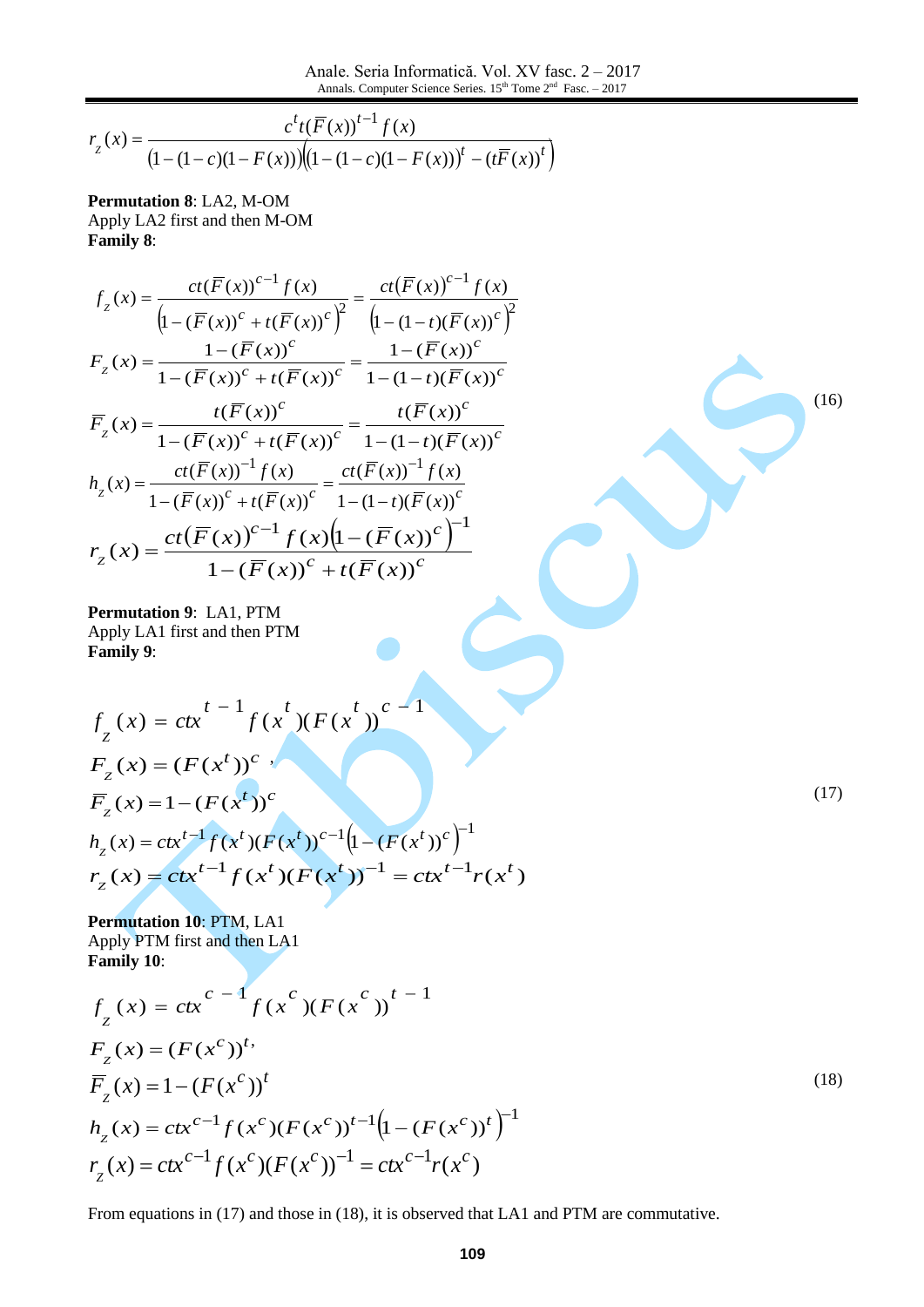**Permutation 11**: LA1, APT Apply LA1 first and then APT **Family 11**:

$$
f_{z}(x) = \begin{cases} c(\log t/t - 1) f(x)[F(x)]^{c-1}t^{[F(x)]^{c}} \\ cf(x)[F(x)]^{c-1}, when(t = 1) \end{cases}
$$
  
\n
$$
F_{z}(x) = \begin{cases} t^{[F(x)]^{c}} - 1/t - 1 \\ [F(x)]^{c}, when(t = 1) \end{cases}
$$
  
\n
$$
\overline{F}_{z}(x) = \begin{cases} t - t^{[F(x)]^{c}}/t - 1 \\ [1 - (F(x))^{c}]^{t}, when(t = 1) \end{cases}
$$
  
\n
$$
h_{z}(x) = \begin{cases} c \log(t) f(x)[F(x)]^{c-1}t^{[F(x)]^{c}}/t - t^{[F(x)]^{c}} \\ cf(x)[F(x)]^{c-1}[1 - (F(x))^{c}]^{-1}, when(t = 1) \end{cases}
$$
  
\n
$$
r_{z}(x) = \begin{cases} c \log(t) f(x)[F(x)]^{-1}, when(t = 1) \\ cf(x)[F(x)]^{-1}, when(t = 1) \end{cases}
$$
  
\nPermutation 12: APT, LA1  
\nApply APT first and then LA1  
\nFamily 12:  
\n
$$
f_{z}(x) = \begin{cases} t(\log c/c - 1)f(x)c^{F(x)}(c^{F(x)} - 1/c - 1)^{t-1} \\ tf(x)[F(x)]^{t-1}, when(c = 1) \end{cases}
$$
  
\n
$$
F_{z}(x) = \begin{cases} (c^{F(x)} - 1/c - 1)^{t} \\ [F(x)]^{t}, when(c = 1) \end{cases}
$$
  
\n
$$
\overline{F}_{z}(x) = \begin{cases} 1 - (c^{F(x)} - 1/c - 1)^{t} \\ 1 - (c^{F(x)} - 1/c - 1)^{t} \end{cases}
$$
  
\n(20)

**Permutation 13**: M-OM, LA1 Apply M-OM first and then LA1 **Family 13**:

 $=\begin{cases} \sqrt{(\cos c/c)^{2}} & \text{if } c \leq 1 \\ \sqrt{(\cos c/c)^{2}} & \text{if } c \leq 1 \end{cases}$ 

 $f(x) = \begin{cases} f(x)g(y) & y \ f(x)[F(y)]^{-1} & y \end{cases}$ 

 $\sqrt{1}$ 

 $\lfloor t \rfloor$ 

 $\lfloor t \rfloor$ 

 $\vert t$  $\left\{ \right.$  $\int_t$ 

 $\vert t \vert$  $\left\{ \right.$  $\bigg|_t$ 

*Z*

*Z*

 $r_{7}(x)$ 

*Z*

 $-[F(x)]^t$ , when(c =

 $=\begin{cases} \int_{t}^{t} \cos(t) e^{-t} dt \, dt = \int_{t}^{t} (t) [F(t)]^{t-1} [1 - (F(t))]^{t-1} dt \end{cases}$ 

 $(x)[F(x)]^{-1}$ , when  $(c = 1)$ 

 $f(x) = \begin{cases} f(x)[F(x)]^{t-1}[1-(F(x))]^{t-1} \\ f(x)[F(x)]^{t-1}[1-(F(x))]^{t-1} \end{cases}$ 

 $tf(x)[F(x)]^{-1}$ , when $(c \in$ 

 $h_z(x) = \begin{cases} t(\cos(e), e^{-ix}) & \text{if } i \neq 0 \\ t^f(x)[F(x)]^{t-1}[1 - (F(x))^t] \end{cases}$ 

 $1 - [F ( x )]^t$ , when  $(c = 1)$ 

 $F(x)$ <sup>t</sup>, when(c)

$$
f_{Z}(x) = \frac{ctf(x)(F(x))^{t-1}}{(1 - (1 - c)(1 - F(x)))^{t+1}}
$$
  
\n
$$
F_{Z}(x) = \left(\frac{F(x)}{1 - (1 - c)(1 - F(x))}\right)^{t}
$$
\n(21)

 $-(F(x))^{t}]^{-1}$ , when  $(c = 1)$ 

 $(x)$  ( $aF(x)$  1/ $a \neq 1$ )<sup>t-1</sup>

 $(x)_{\text{L}_c} F(x) = \frac{1}{2} \left( \frac{1}{2} \right)^{-1}$ 

 $F(x)$   $\int_{c} F(x) \frac{1}{x} dx$  1)

 $-1$ 

 $-1$ 

 $(-1)f(x)c^{F(x)}(c^{F(x)}-1/c-1)$ 

 $=1$ 

 $(-1)f(x)c^{F(x)}[(c^{F(x)}-1/c-1)]$ 

 $F(x)_{\text{FQ}} F(x)$ 

 $(x)[F(x)]^{t-1}[1-(F(x))^{t}]^{-1}$ , when  $(c = 1)$ 

 $(\log c/c - 1) f(x) c^{F(x)} (c^{F(x)} - 1/c - 1)^t$ 

 $(\log c/c - 1) f(x) c^{F(x)} [(c^{F(x)} - 1/c - 1)]$ 

 $tf(x)[F(x)]^{t-1}[1-(F(x))^{t}]^{-1}$ , when $(c$ 

 $t(\log c/c - 1)f(x)c^{F(x)}(c^{F(x)} - 1/c - 1)$ 

 $t(\log c/c - 1) f(x)c^{F(x)}[(c^{F(x)} - 1/c - 1)]$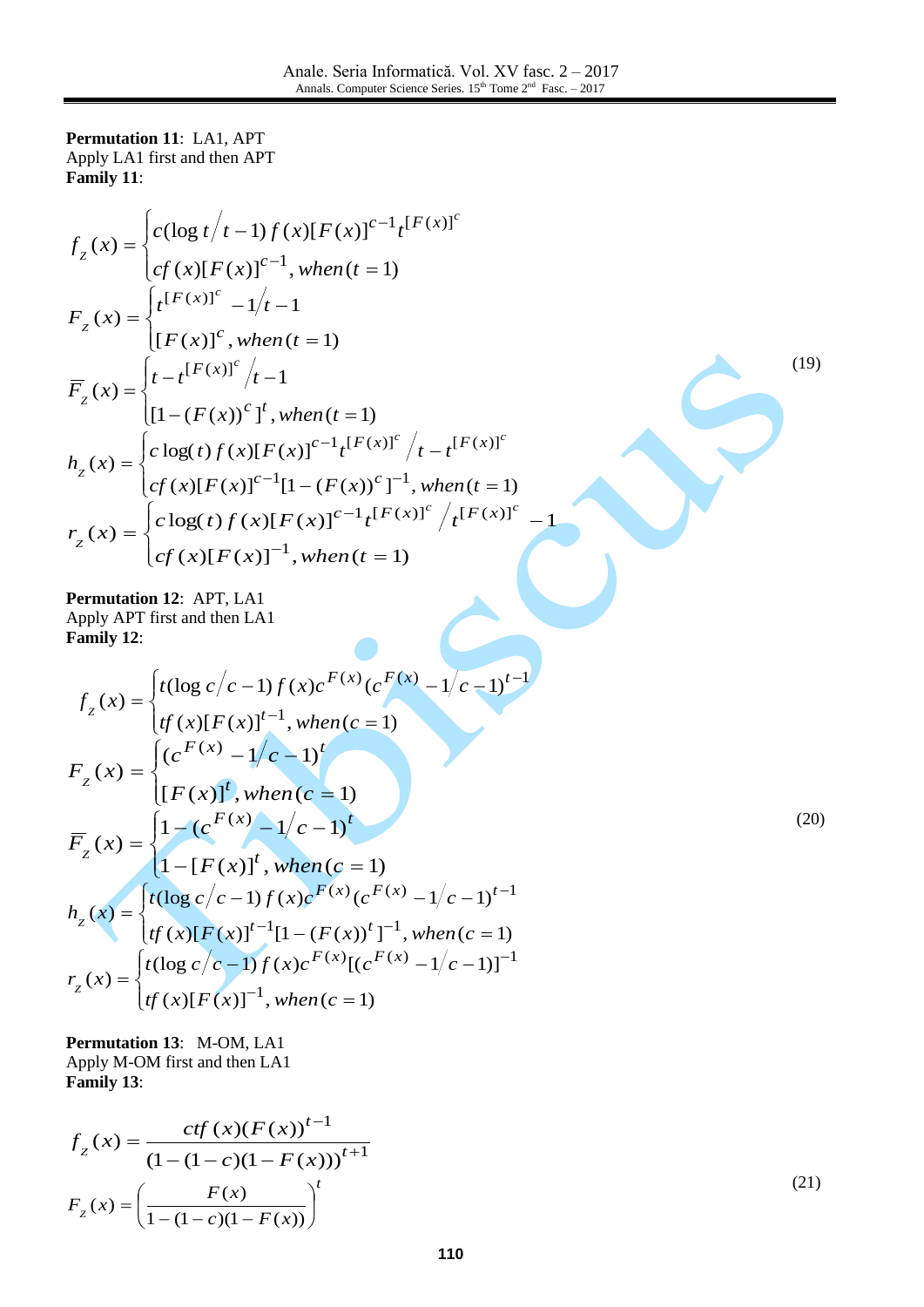$$
\overline{F}_z(x) = 1 - \left(\frac{F(x)}{1 - (1 - c)(1 - F(x))}\right)^t
$$
\n
$$
h_z(x) = \frac{ctf(x)(F(x))^{t-1}}{(1 - (1 - c)(1 - F(x)))(1 - (1 - c)(1 - F(x)))^t - (F(x))^t}
$$
\n
$$
r_z(x) = \frac{ctf(x)}{F(x)(1 - (1 - c)(1 - F(x)))} = \frac{ct \times r(x)}{1 - (1 - c)(1 - F(x))}
$$

**Permutation 14**: LA1, M-OM Apply LA1 first and then M-OM **Family 14**:

$$
f_{Z}(x) = \frac{ctf(x)(F(x))^{c-1}}{((F(x)^{c} + t(1 - (F(x))^{c}))^{2}} = \frac{ctf(x)(F(x))^{c-1}}{(t + (1 - t)(F(x))^{c})^{2}}
$$

$$
F_{Z}(x) = \frac{(F(x))^{c}}{(F(x))^{c} + t(1 - (\overline{F}(x))^{c})} = \frac{(F(x))^{c}}{t + (1 - t)(F(x))^{c}}
$$

$$
\overline{F}_{Z}(x) = \frac{t(1 - (\overline{F}(x))^{c})}{(F(x))^{c} + t(1 - (\overline{F}(x))^{c})} = \frac{t - t(\overline{F}(x))^{c}}{t + (1 - t)(F(x))^{c}}
$$

$$
h_{Z}(x) = \frac{c(F(x))^{c-1}f(x)}{(t + (1 - t)(F(x))^{c})(1 - (F(x))^{c})}
$$

$$
r_{Z}(x) = \frac{ctf(x)}{(t + (1 - t)(F(x))^{c})(F(x))}
$$

**Permutation 15**: PTM, APT Apply PTM first and then APT **Family 15**:

$$
f_{z}(x) = \begin{cases} c(\log t/t - 1)x^{c-1} f(x^{c})t^{F(x^{c})} \\ cx^{c-1} f(x^{c}), when (t = 1) \end{cases}
$$
  
\n
$$
F_{z}(x) = \begin{cases} t^{F(x^{c})} - 1/t - 1 \\ F(x^{c}), when (t = 1) \end{cases}
$$
  
\n
$$
\overline{F}_{z}(x) = \begin{cases} t - t^{F(x^{c})}/t - 1 \\ 1 - F(x^{c}), when (t = 1) \end{cases}
$$
  
\n
$$
h_{z}(x) = \begin{cases} c \log(t)x^{c-1} f(x^{c})t^{F(x^{c})} + t^{F(x^{c})} \\ cx^{c-1}h(x^{c}), when (t = 1) \end{cases}
$$
  
\n
$$
r_{z}(x) = \begin{cases} c \log(t)x^{c-1} f(x^{c})t^{F(x^{c})} + t^{F(x^{c})} - 1 \\ cx^{c-1}r(x^{c}), when (t = 1) \end{cases}
$$

**Permutation 16**: APT, PTM Apply APT first and then PTM **Family 16**:

(22)

(23)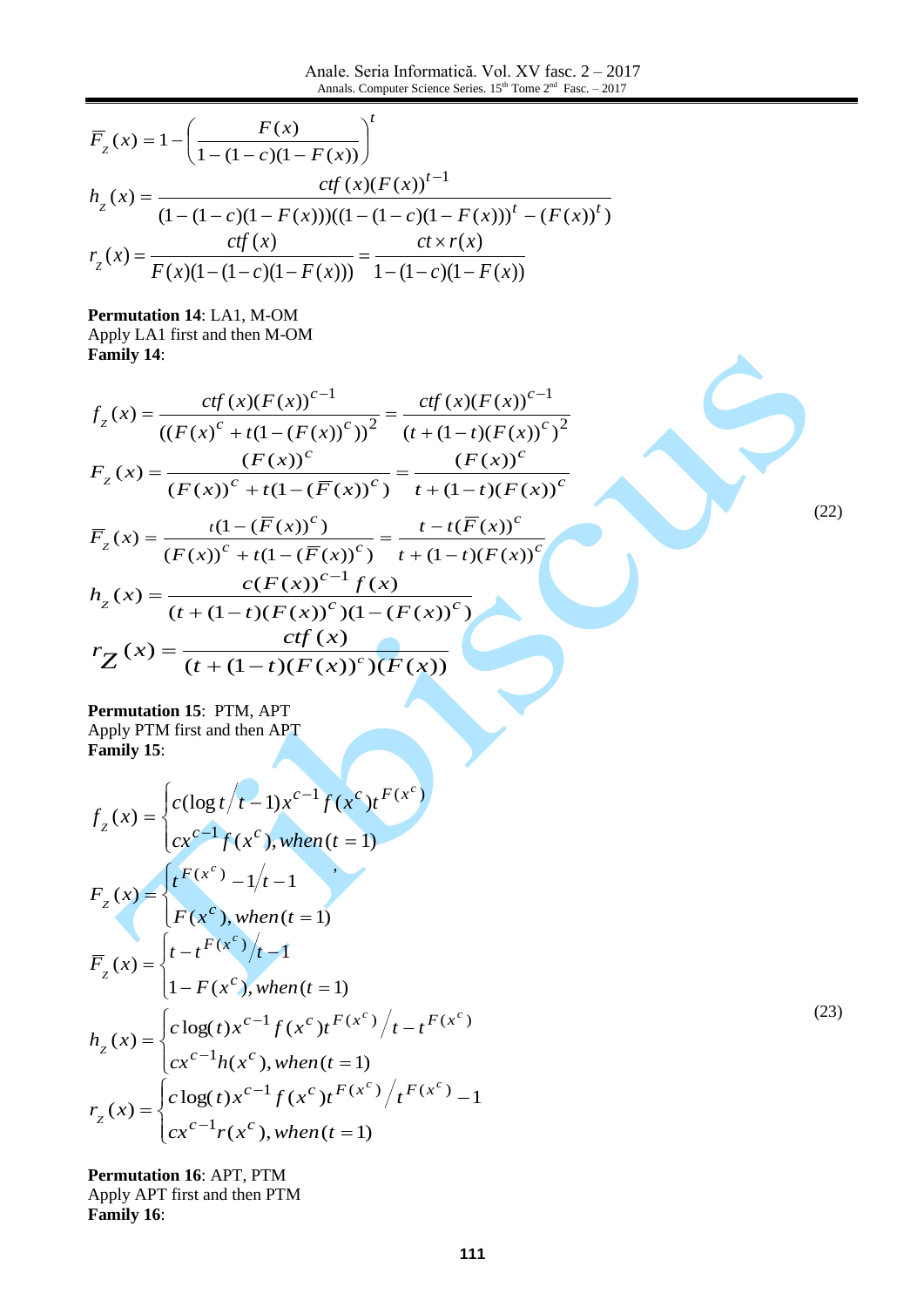(24)

$$
f_{z}(x) = \begin{cases} tx^{t-1}(\log c/c - 1) f(x^{t})c^{F(x^{t})} \\ tx^{t-1} f(x^{t}), when (c = 1) \end{cases}
$$
  
\n
$$
F_{z}(x) = \begin{cases} c^{F(x^{t})} - 1/c - 1 \\ F(x^{t}), when (c = 1) \end{cases}
$$
  
\n
$$
\overline{F}_{Z}(x) = \begin{cases} 1 - (c^{F(x^{t})} - 1/c - 1) \\ 1 - F(x^{t}), when (c = 1) \end{cases}
$$
  
\n
$$
h_{z}(x) = \begin{cases} tx^{t-1} \log(c) f(x^{t})c^{F(x^{t})}/c - c^{F(x^{t})} \\ tx^{t-1} h(x^{t}), when (c = 1) \end{cases}
$$
  
\n
$$
r_{z}(x) = \begin{cases} tx^{t-1} \log(c) f(x^{t})c^{F(x^{t})}/c^{F(x^{t})} - 1 \\ tx^{t-1} r(x^{t}), when (c = 1) \end{cases}
$$

From equations in (23) and those in (25), it is observed that APT and PTM are commutative. **Permutation 17**: M-OM, APT Apply M-OM first and then APT **Family 17**:

$$
f_{z}(x) = \begin{cases} (\log t/t - 1)(cf(x)/(1 - (1 - c)(1 - F(x)))^{2})t^{(F(x)/(1 - (1 - c)(1 - F(x)))} cf(x)/(1 - (1 - c)(1 - F(x)))^{2}, when (t = 1) \end{cases}
$$
  
\n
$$
F_{z}(x) = \begin{cases} t^{(F(x)/(1 - (1 - c)(1 - F(x)))} - 1/t - 1 \\ c\overline{F}(x)/1 - (1 - c)(1 - F(x)), when (t = 1) \end{cases}
$$
  
\n
$$
\overline{F}_{z}(x) = \begin{cases} (t - t^{(F(x)/1 - (1 - c)(1 - F(x)))}t/t - 1 \\ c\overline{F}(x)/1 - (1 - c)(1 - F(x)), when (t = 1) \end{cases}
$$
  
\n
$$
h_{z}(x) = \begin{cases} \log(t)(cf(x)/(1 - (1 - c)(1 - F(x)))^{2})t^{(F(x)/1 - (1 - c)(1 - F(x)))} \\ t - t^{(F(x)/1 - (1 - c)(1 - F(x)))} \\ h(x)/1 - (1 - c)(1 - F(x), when (t = 1) \end{cases}
$$
  
\n
$$
r_{z}(x) = \begin{cases} \frac{c \log(t)(cf(x)/(1 - (1 - c)(1 - F(x)))^{2})t^{(F(x)/1 - (1 - c)(1 - F(x)))}}{t^{(F(x)/1 - (1 - c)(1 - F(x)))} - 1} \\ c\overline{r(x)/1 - (1 - c)(1 - F(x)), when (t = 1) \end{cases}
$$

**Permutation 18**: APT, M-OM Apply APT first and then M-OM **Family 18**:

 $\sqrt{ }$ 

$$
f_z(x) = \begin{cases} \frac{t \log(c) f(x) c^{F(x)}}{(c-1)((c^{F(x)} - 1/c - 1) + t(c - c^{F(x)}/c - 1))^2} \\ \frac{f(x)}{(1 - (1 - t)(1 - F(x)))^2, \text{ when } (c = 1) \end{cases}
$$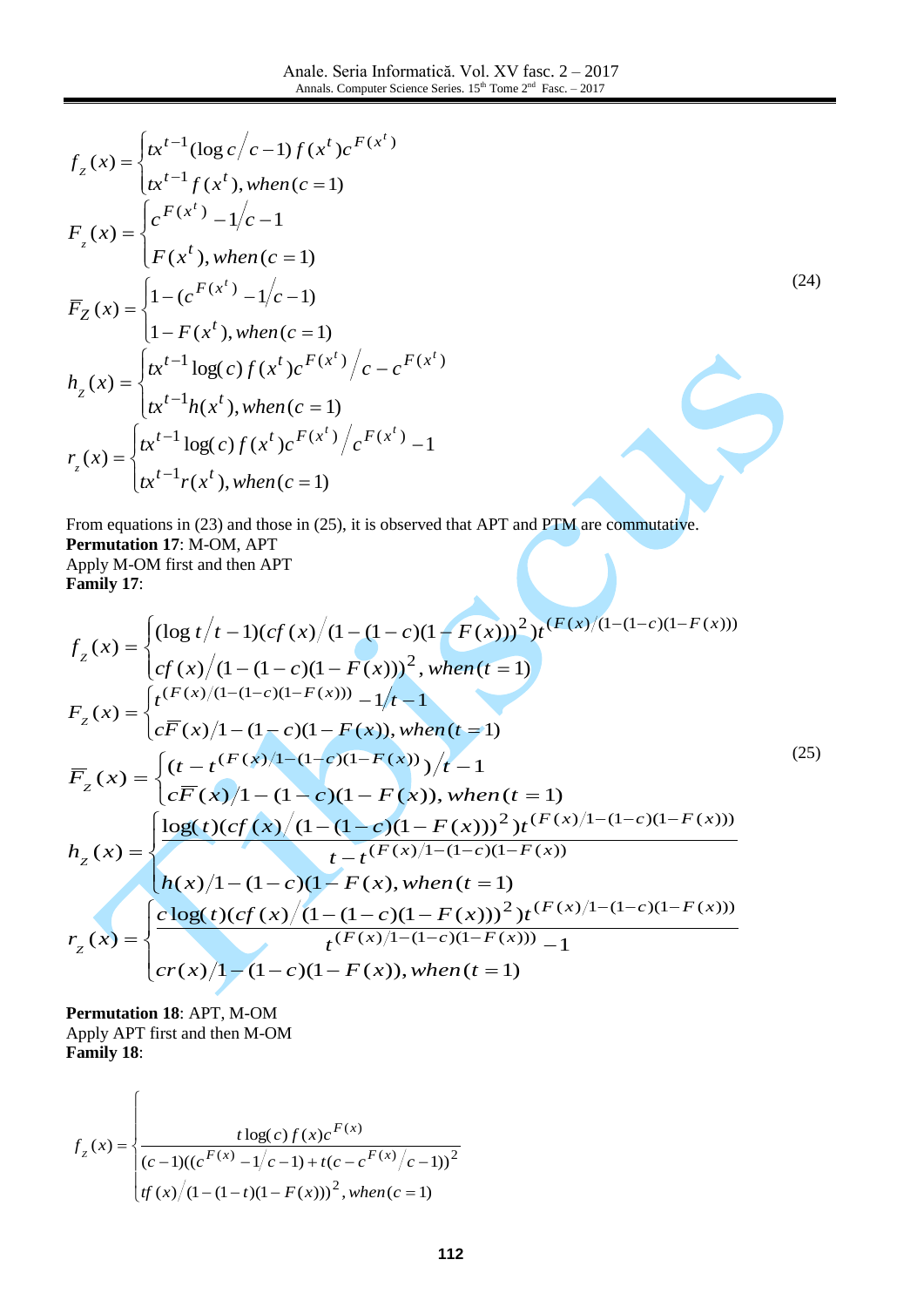Anale. Seria Informatică. Vol. XV fasc. 2 – 2017 Annals. Computer Science Series.  $15<sup>th</sup>$  Tome  $2<sup>nd</sup>$  Fasc. – 2017

$$
F_z(x) = \begin{cases} (c^{F(x)} - 1/c - 1)(1/(c^{F(x)} - 1/c - 1) + t(c - c^{F(x)}/c - 1)) \\ F(x)/1 - (1 - t)(1 - F(x)), when (c = 1) \end{cases}
$$
  
\n
$$
\overline{F}_z(x) = \begin{cases} t(c - c^{F(x)}/c - 1)(1/(c^{F(x)} - 1/c - 1) + t(c - c^{F(x)}/c - 1) \\ t\overline{F}(x)/1 - (1 - t)(1 - F(x)), when (c = 1) \end{cases}
$$
  
\n
$$
h_z(x) = \begin{cases} \frac{\log(c)f(x)c^{F(x)}}{\log(c)f(x)c^{F(x)}} \\ \frac{(c - c^{F(x)})(c^{F(x)} - 1/c - 1) + t(c - c^{F(x)}/c - 1))} \\ h(x)/(1 - (1 - t)(1 - F(x))), when (c = 1) \end{cases}
$$
  
\n
$$
r_z(x) = \begin{cases} \frac{t\log(c)f(x)c^{F(x)}}{\log(c)f(x)c^{F(x)}} \\ \frac{t\log(c)f(x)c^{F(x)}}{\log(c)(1 - (1 - t)(1 - F(x))), when (c = 1)} \end{cases}
$$

**Permutation 19**: M-OM, PTM Apply M-OM first and then PTM **Family 19**:

$$
f_{z}(x) = \frac{ctx^{t-1} f(x^{t})}{(1 - (1 - c)(1 - F(x^{t}))^{2}}
$$

$$
F_{z}(x) = \frac{F(x^{t})}{1 - (1 - c)(1 - F(x^{t}))}
$$

$$
\overline{F}_{z}(x) = \frac{t\overline{F}(x^{t})}{1 - (1 - c)(1 - F(x^{t}))}
$$

$$
h_{z}(x) = \frac{tx^{t-1}h(x^{t})}{1 - (1 - c)(1 - F(x^{t}))}
$$

$$
r_{z}(x) = \frac{ctx^{t-1}r(x^{t})}{1 - (1 - c)(1 - F(x^{t}))}
$$

(27)

**Permutation 20**: PTM, M-OM Apply PTM first and then M-OM **Family 20**:

$$
f_{z}(x) = \frac{ctx^{c-1}f(x^{c})}{(1 - (1 - t)(1 - F(x^{c})))^{2}}
$$

$$
F_{z}(x) = \frac{F(x^{c})}{1 - (1 - t)(1 - F(x^{c}))}
$$

$$
\overline{F}_{z}(x) = \frac{t\overline{F}(x^{c})}{1 - (1 - t)(1 - F(x^{c}))}
$$

,